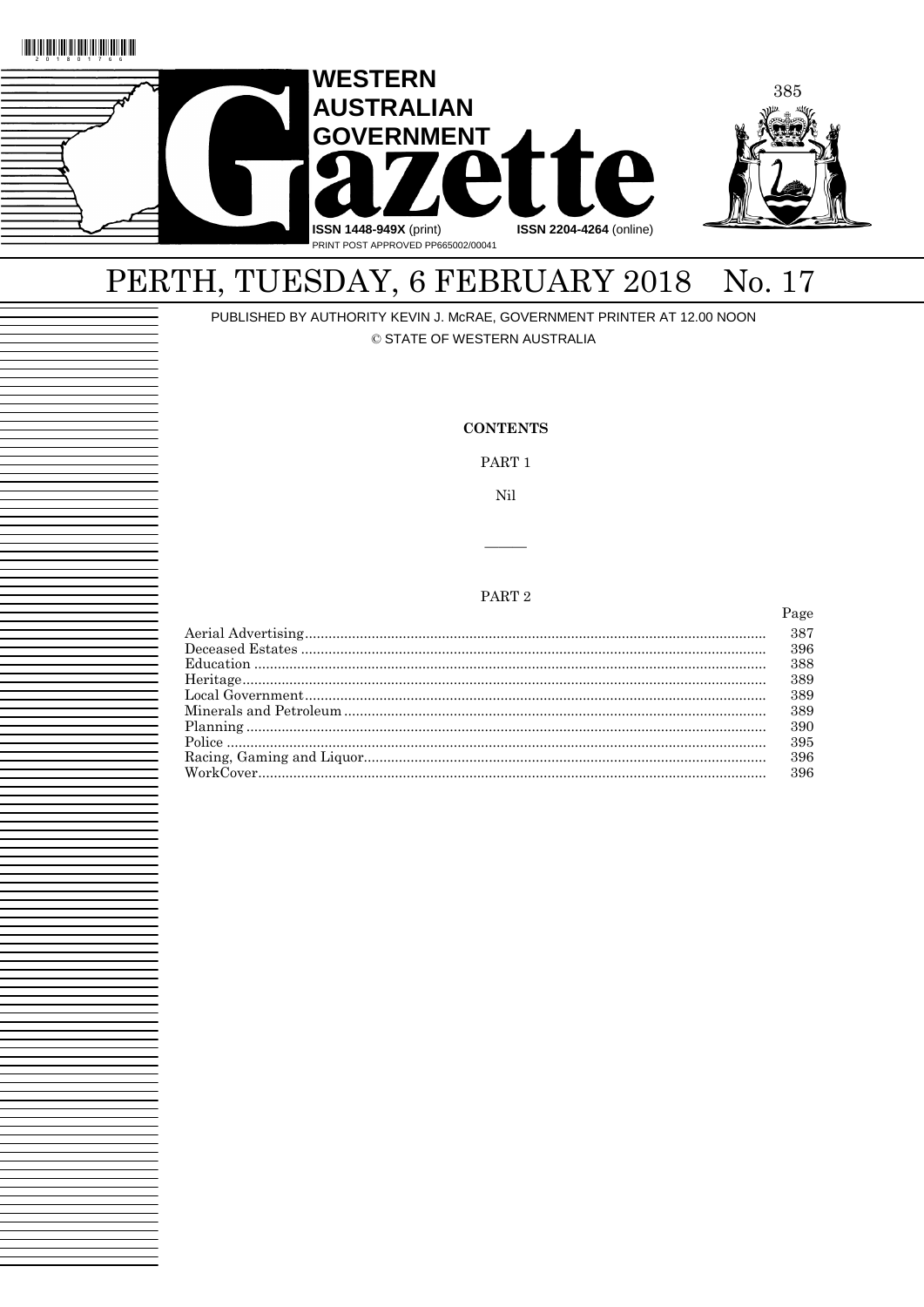# **IMPORTANT COPYRIGHT NOTICE**

© State of Western Australia

This work is copyright. Apart from any use as permitted under the *Copyright Act 1968*, no part may be reproduced by any process without written permission from the Attorney General for Western Australia. Inquiries in the first instance should be directed to the Government Printer, State Law Publisher, 10 William St, Perth 6000.

# **PUBLISHING DETAILS**

The Western Australian *Government Gazette* is published by State Law Publisher for the State of Western Australia on Tuesday and Friday of each week unless disrupted by Public Holidays or unforeseen circumstances.

Special *Government Gazettes* containing notices of an urgent or particular nature are published periodically.

The following guidelines should be followed to ensure publication in the *Government Gazette*—

- Material submitted to the Executive Council prior to gazettal will require a copy of the signed Executive Council Minute Paper.
- Copy must be lodged with the Publication Officer, State Law Publisher no later than 12 noon on Wednesday (Friday edition) or 12 noon on Friday (Tuesday edition)—

Email address: Postal address:

slp@dpc.wa.gov.au State Law Publisher Lower Ground Floor, 10 William St. Perth, 6000 Telephone: 6552 6000

- Inquiries regarding publication of notices can be directed to the Publications Officer on (08) 6552 6012.
- Lengthy or complicated notices should be forwarded early to allow for preparation. Failure to observe this request could result in the notice being held over.

If it is necessary through isolation or urgency to email or fax copy, confirmation is not required by post. *If original copy is forwarded later and published, the cost will be borne by the advertiser.*

# **ADVERTISING RATES AND PAYMENTS**

EFFECTIVE FROM 1 JULY 2017 (Prices include GST).

Deceased Estate notices (per estate)—\$31.60

Articles in Public Notices Section—\$73.55 minimum charge (except items of an exceptionally large nature. In these instances arrangements will be made for pricing the notice at time of lodging).

All other Notices—

Per Column Centimetre—\$14.65

Bulk Notices—\$268.50 per page

Electronic copies of gazette notices sent to clients for lodgement with the Delegated Legislation Committee—\$48.35

Clients who have an account will only be invoiced for charges over \$50.

For charges under \$50, clients will need to supply credit card details at time of lodging notice (i.e. a notice under 4cm would not be invoiced).

Clients without an account will need to supply credit card details or pay at time of lodging the notice.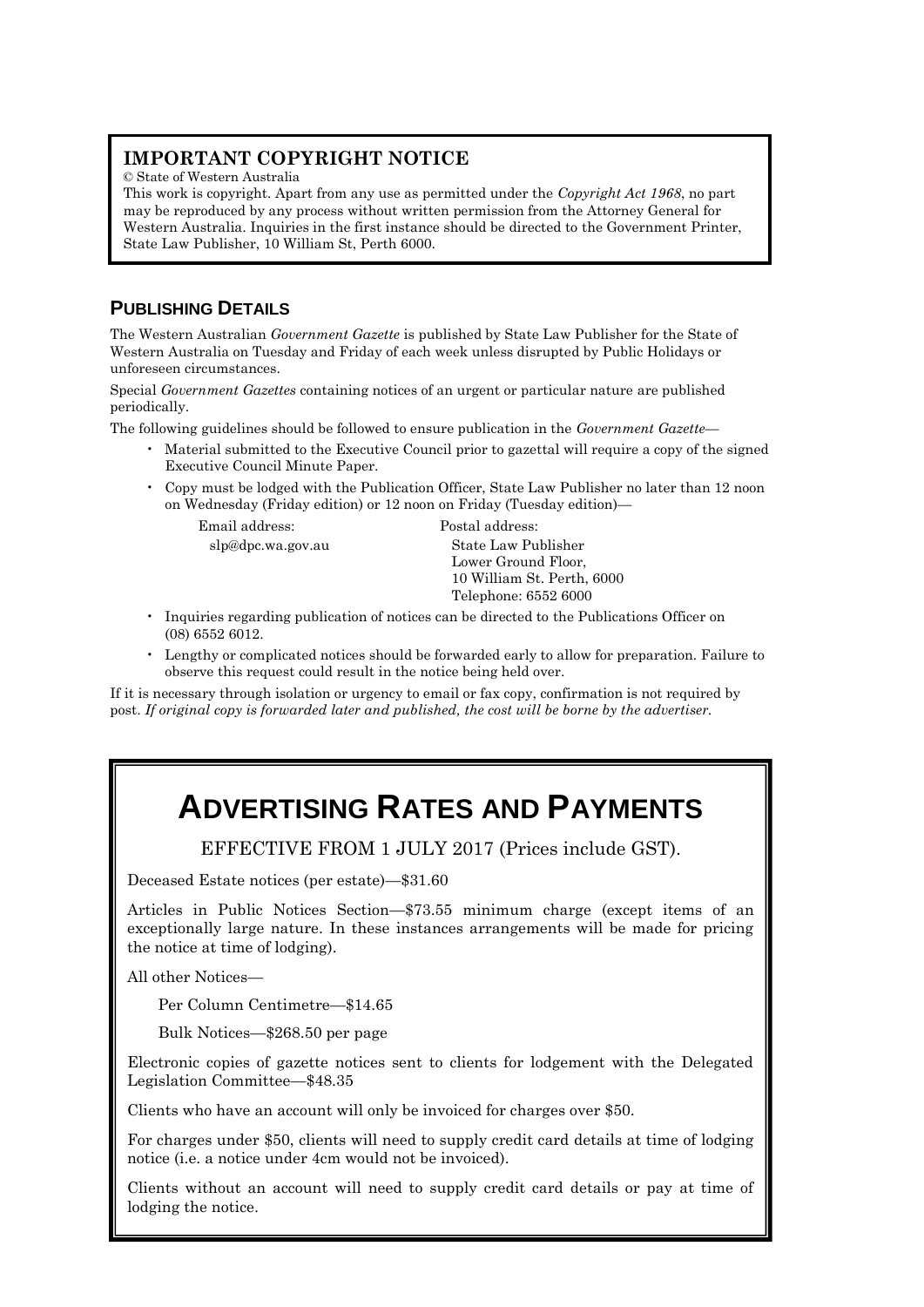# **— PART 2 —**

# **AERIAL ADVERTISING**

**AX401**

## **MAJOR EVENTS (AERIAL ADVERTISING) ACT 2009** EVENT ORDERS

The Minister for Sport and Recreation the Hon Mick Murray, MLA, has declared the following events be subject to an Event Order under the Act.

| Date     | Location/<br>Venue     | Event/s                                               | Event<br><b>Start</b><br>time/s | Event<br>Order<br><b>Start</b><br>time/s | Event<br>Finish<br>time/s | Event<br>Order<br>Finish<br>time/s |
|----------|------------------------|-------------------------------------------------------|---------------------------------|------------------------------------------|---------------------------|------------------------------------|
| 9/2/18   | Optus Stadium          | AFLW-Fremantle v Collingwood                          | 16:10                           | 08:00                                    | 18:40                     | 23:59                              |
| 02/03/18 | Optus Stadium          | Ed Sheeran                                            | 19:00                           | 08:00                                    | 23.59                     | 23:59                              |
| 03/03/18 | Optus Stadium          | Ed Sheeran                                            | 19:00                           | 08:00                                    | 23.59                     | 23:59                              |
| 10/03/18 | Optus Stadium          | National Rugby League Double<br>Header                | 16:00                           | 08:00                                    | 20:00                     | 23:59                              |
| 25/03/18 | Optus Stadium          | AFL Round 1-West Coast Eagles<br>vs Sydney Swans      | 16:20                           | 08:00                                    | 18:50                     | 23:59                              |
| 31/03/18 | Optus Stadium          | AFL Round 2-Fremantle<br>Dockers vs Essendon          | 17:10                           | 08:00                                    | 19:40                     | 23:59                              |
| 07/04/18 | Optus Stadium          | AFL Round 3-Fremantle<br>Dockers v Gold Coast Suns    | 14:35                           | 08:00                                    | 17:05                     | 23:59                              |
| 08/04/18 | Optus Stadium          | AFL Round 3-West Coast Eagles<br>vs Geelong Cats      | 14:40                           | 08:00                                    | 20:40                     | 23:59                              |
| 14/04/18 | Optus Stadium          | AFL Round 4-West Coast Eagles<br>vs Gold Coast Suns   | 18:10                           | 08:00                                    | 20:40                     | 23:59                              |
| 21/04/18 | Optus Stadium          | AFL Round 5-Fremantle<br>Dockers vs Western Bulldogs  | 18:10                           | 08:00                                    | 20:40                     | 23:59                              |
| 22/05/18 | Optus Stadium          | Nitro Circus                                          | 17:30                           | 08:00                                    | 19:00                     | 23:59                              |
| 29/04/18 | Optus Stadium          | AFL Round 6-Fremantle<br>Dockers vs West Coast Eagles | 14:40                           | 08:00                                    | 17:10                     | 23:59                              |
| 05/05/18 | Optus Stadium          | AFL Round 7-West Coast Eagles<br>vs Port Adelaide     | 14:35                           | 08:00                                    | 17:05                     | 23:59                              |
| 12/05/18 | Optus Stadium          | AFL Round 8-Fremantle<br>Dockers vs St Kilda          | 18:10                           | 08:00                                    | 20:40                     | 23:59                              |
| 20/05/18 | Optus Stadium          | AFL Round 9-West Coast Eagles<br>vs Richmond          | 14:40                           | 08:00                                    | 17:10                     | 23:59                              |
| 27/05/18 | Optus Stadium          | AFL Round 10-Fremantle<br>Dockers vs North Melbourne  | 14:40                           | 08:00                                    | 17:10                     | 23:59                              |
| 02/06/18 | Optus Stadium          | AFL Round 11-West Coast<br>Eagles vs St Kilda         | 18:10                           | 08:00                                    | 20:40                     | 23:59                              |
| 10/06/18 | Optus Stadium          | AFL Round 12-Fremantle<br>Dockers vs Adelaide Crows   | 14:40                           | 08:00                                    | 17:10                     | 23:59                              |
| 21/06/18 | Optus Stadium          | AFL Round 14-West Coast<br>Eagles vs Essendon         | 18:10                           | 08:00                                    | 20:40                     | 23:59                              |
| 01/07/18 | Optus Stadium          | AFL Round 15-Fremantle<br>Dockers vs Brisbane Lions   | 14:40                           | 08:00                                    | 17:10                     | 23:59                              |
|          | 08/07/18 Optus Stadium | AFL Round 16-West Coast<br>Eagles vs GWS Giants       | 14:40                           | 08:00                                    | 17:10                     | 23:59                              |
| 15/07/18 | Optus Stadium          | AFL Round 17-Fremantle<br>Dockers vs Port Adelaide    | 14:40                           | 08:00                                    | 17:10                     | 23:59                              |
| 22/07/18 | Optus Stadium          | AFL Round 18-West Coast<br>Eagles vs Western Bulldogs | 13:20                           | 08:00                                    | 15:50                     | 23:59                              |
| 29/07/18 | Optus Stadium          | AFL Round 19-Fremantle<br>Dockers vs Hawthorn         | 14:40                           | 08:00                                    | 17:10                     | 23:59                              |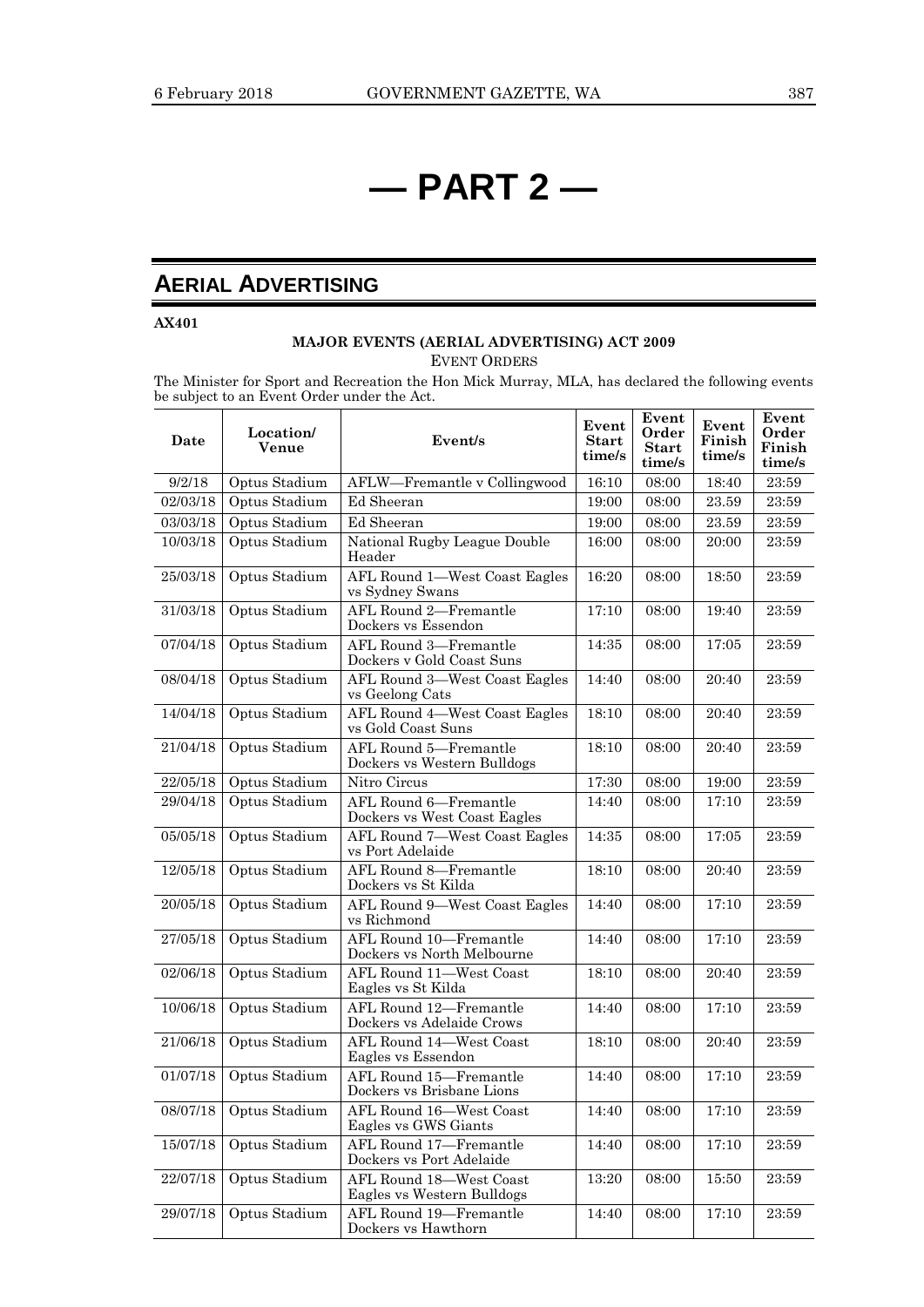| Date     | Location/<br>Venue | Event/s                                                | Event<br>Start<br>time/s | Event<br>Order<br><b>Start</b><br>time/s | Event<br>Finish<br>time/s | Event<br>Order<br>Finish<br>time/s |
|----------|--------------------|--------------------------------------------------------|--------------------------|------------------------------------------|---------------------------|------------------------------------|
| 05/08/18 | Optus Stadium      | AFL Round 20—West Coast<br>Eagles vs Fremantle Dockers | 14:40                    | 08:00                                    | 17:10                     | 23:59                              |
| 12/08/18 | Optus Stadium      | AFL Round 21-Fremantle<br>Dockers vs Carlton           | 14:40                    | 08:00                                    | 17:10                     | 23:59                              |
| 19/08/18 | Optus Stadium      | AFL Round 22—West Coast<br>Eagles vs Melbourne         | 13:20                    | 08:00                                    | 15:50                     | 23:59                              |
| 24/08/18 | Optus Stadium      | AFL Round 23-Fremantle<br>Dockers vs Collingwood       | <b>TBC</b>               | 08:00                                    | <b>TBC</b>                | 23:59                              |
| 07/09/18 | Optus Stadium      | AFL Finals Week 1                                      | TBC                      | 08:00                                    | TBC                       | 23:59                              |
| 14/09/18 | Optus Stadium      | AFL Finals Week 2                                      | TBC                      | 08:00                                    | TBC                       | 23:59                              |
| 21/09/18 | Optus Stadium      | AFL Finals Week 3                                      | <b>TBC</b>               | 08:00                                    | <b>TBC</b>                | 23:59                              |
| 19/10/18 | Optus Stadium      | Taylor Swift                                           | <b>TBC</b>               | 08:00                                    | <b>TBC</b>                | 23:59                              |

Place at which event/s conducted—

Optus Stadium

Burswood

Event Organiser—

VenuesLive

The manner in which the event organiser must publicise that the event is covered by the event order—

In all advertisements for the above-mentioned matches in the West Australian newspaper and prior to the events.

Event Order conditions—

There are no conditions applied.

## **EDUCATION**

## **ED401**

### **SCHOOL EDUCATION ACT 1999**

HIGHER SCHOOL LEAVING AGE OPTIONS ORDER 2017

Made by the Minister for Education under Section 11B(2) and (3) of the *School Education Act 1999*.

#### **1. Citation**

This is the *Higher School Leaving Age Options Order 2017*.

#### **2. Prescribed courses and providers**

(1) A course specified in column 1 of the table to this clause, being a course that does not otherwise come within section 11B (1) of the *School Education Act 1999*, is prescribed as a course for the purposes of that subsection.

(2) The person or body specified in column 2 of the table to this clause opposite and corresponding to the course referred to in column 1 of the table is specified as the provider for that course.

(3) The locations specified in column 3 of the table to this clause opposite and corresponding to the course referred to in column 1 of the table are specified as the locations from which that course may be delivered.

(4) The date specified in column 4 of the table to this clause opposite and corresponding to the course referred to in column 1 of the table is specified as the final date of approval for the course. ma<sub>DI</sub><sub>D</sub>

|          | THDLE                             |                                                                                    |                   |  |  |  |
|----------|-----------------------------------|------------------------------------------------------------------------------------|-------------------|--|--|--|
| Column 1 | Column 2                          | Column 3                                                                           | Column 4          |  |  |  |
| Course   | Provider                          | Location                                                                           | <b>Final date</b> |  |  |  |
|          | Anchorpoint Youth Futures WA Inc. | 1 Kingfisher Avenue, Ballajura                                                     | 31 December 2019  |  |  |  |
|          |                                   | Steel Blue Oval, corner of West<br>and Guildford Roads, Bassendean                 |                   |  |  |  |
|          |                                   | Heathridge Leisure Centre, corner<br>of Sail Terrace and Siren Road,<br>Heathridge |                   |  |  |  |

Dated this 21st day of December 2017.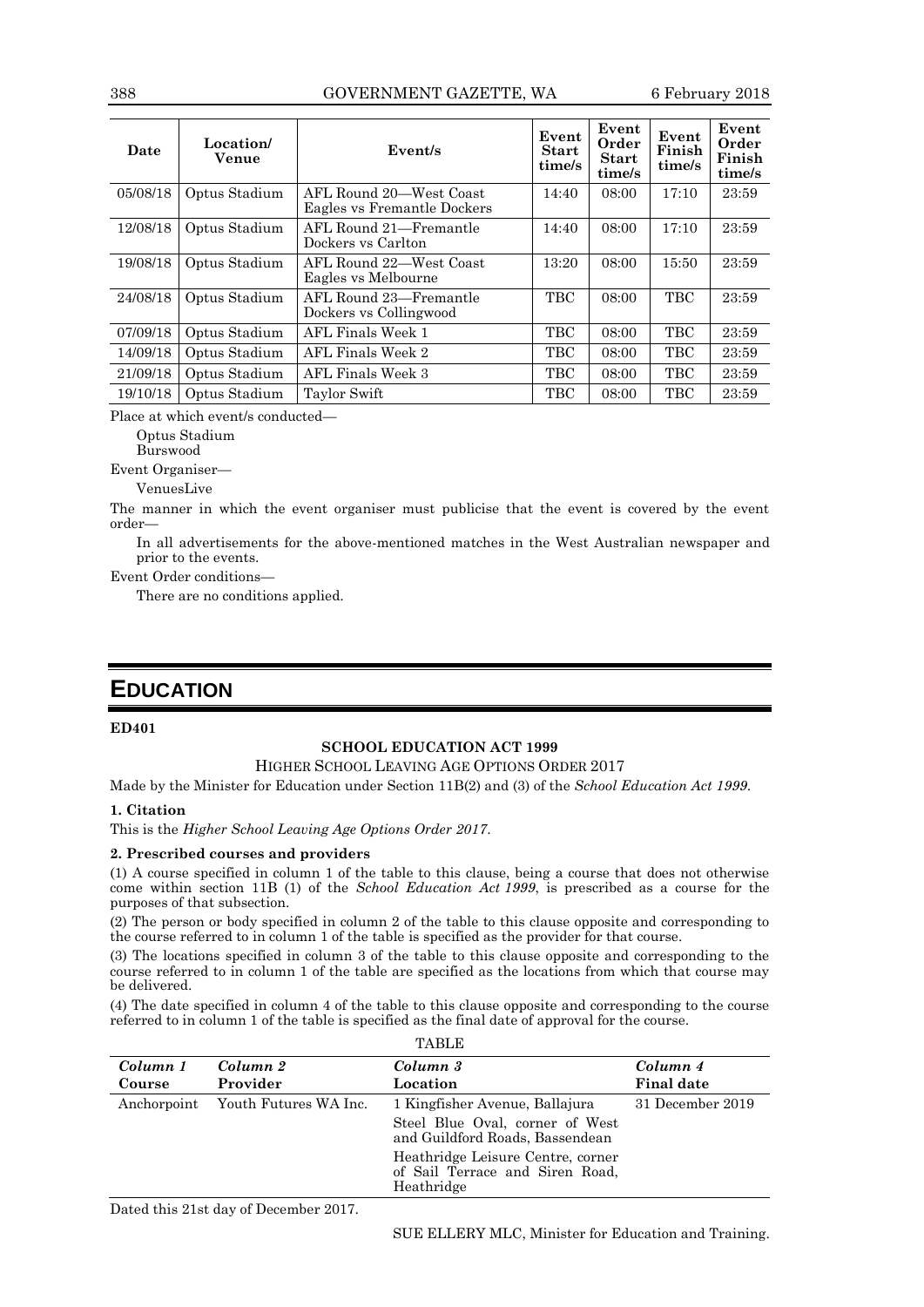# **HERITAGE**

#### **HR401**

#### **HERITAGE OF WESTERN AUSTRALIA ACT 1990**

ENTRY OF PLACES IN THE REGISTER OF HERITAGE PLACES

#### **AMENDMENTS TO CURTILAGE OF A PROPOSED REGISTERED PLACE**

Notice is hereby given in accordance with Section 49(1) of the *Heritage of Western Australia Act 1990* that, pursuant to a direction from the Minister for Heritage, it is proposed that the place described below be entered in the Register of Heritage Place on a permanent basis. This proposal is for a larger curtilage than previously advertised on 18 September 1992. The Heritage Council invites submissions on the proposal, which must be in writing and should be forwarded to the address below not later than 15 March 2018. The larger curtilage of this place will be entered in the Register on an interim basis with effect from today in accordance with Section 50(1) of the *Heritage of Western Australia Act 1990*.

**Mingenew Police Group—**at 31 and 8 William Street, Mingenew; Reserve 7422, Lot 44 on DP573 being all of the land contained in C/T V LR3022 F 890; Reserve 24354, Lot 62 on DP573 being all of the land contained in C/T V LR3022 F 903.

> GRAEME GAMMIE, Assistant Director General, Heritage Services, Department of Planning, Lands, and Heritage, Bairds Building, 491 Wellington Street, Perth WA 6000.

6 February 2018.

## **LOCAL GOVERNMENT**

**LG401**

#### **LOCAL GOVERNMENT ACT 1995**

*Shire of Serpentine Jarrahdale* BASIS OF RATES

I, Michael Connolly, being delegated by the Minister of the Crown to whom the administration of the *Local Government Act 1995* is committed by the Governor, and acting pursuant to section 6.28 (1) of that Act, hereby, and with effect from 18 December 2017, determine that the method of valuation to be used by the Shire of Serpentine Jarrahdale, as the basis for a rate in respect of the land referred to in the Schedule is to be the gross rental value of the land—

Schedule

|           | Designated land                                                                                                                                                  |
|-----------|------------------------------------------------------------------------------------------------------------------------------------------------------------------|
| UV to GRV | Lots 151 and 152 on DP408815, Lots 127-133 inclusive on DP411243,<br>Lots 300 and 301 on DP411251, Lots 250 and 251 on DP409591, Lots<br>400 and 401 on DP408748 |

MICHAEL CONNOLLY, Deputy Director General—Regulation, Department of Local Government, Sport and Cultural Industries.

# **MINERALS AND PETROLEUM**

**MP401**

## **PETROLEUM PIPELINES ACT 1969**

APPLICATION STP-PLV-0078 FOR VARIATION OF LICENCE PL 1

Notice is hereby given that, pursuant to section 15 of the *Petroleum Pipelines Act 1969,* an application has been received from APA Group to vary licence PL 1 as part of the Public Transport Authority's Kenwick Facility project, the Parmelia Gas Pipeline will be crossed in two locations with rail lines. At these locations, the pipeline will be lowered and replaced with heavier wall thickness pipe. The relocations will be installed using a bypass to maintain supply to downstream customers.

The Minister will receive matters in writing in connection with this application for a period of 14 days from publication of this notice. Submissions are to be addressed to the Executive Director, Resource Tenure via the petroleum.titles@dmirs.wa.gov.au or by post to the Department of Mines, Industry Regulation and Safety, 100 Plain Street, East Perth WA 6004.

RICHARD JOHN ROGERSON, Executive Director, Resource Tenure.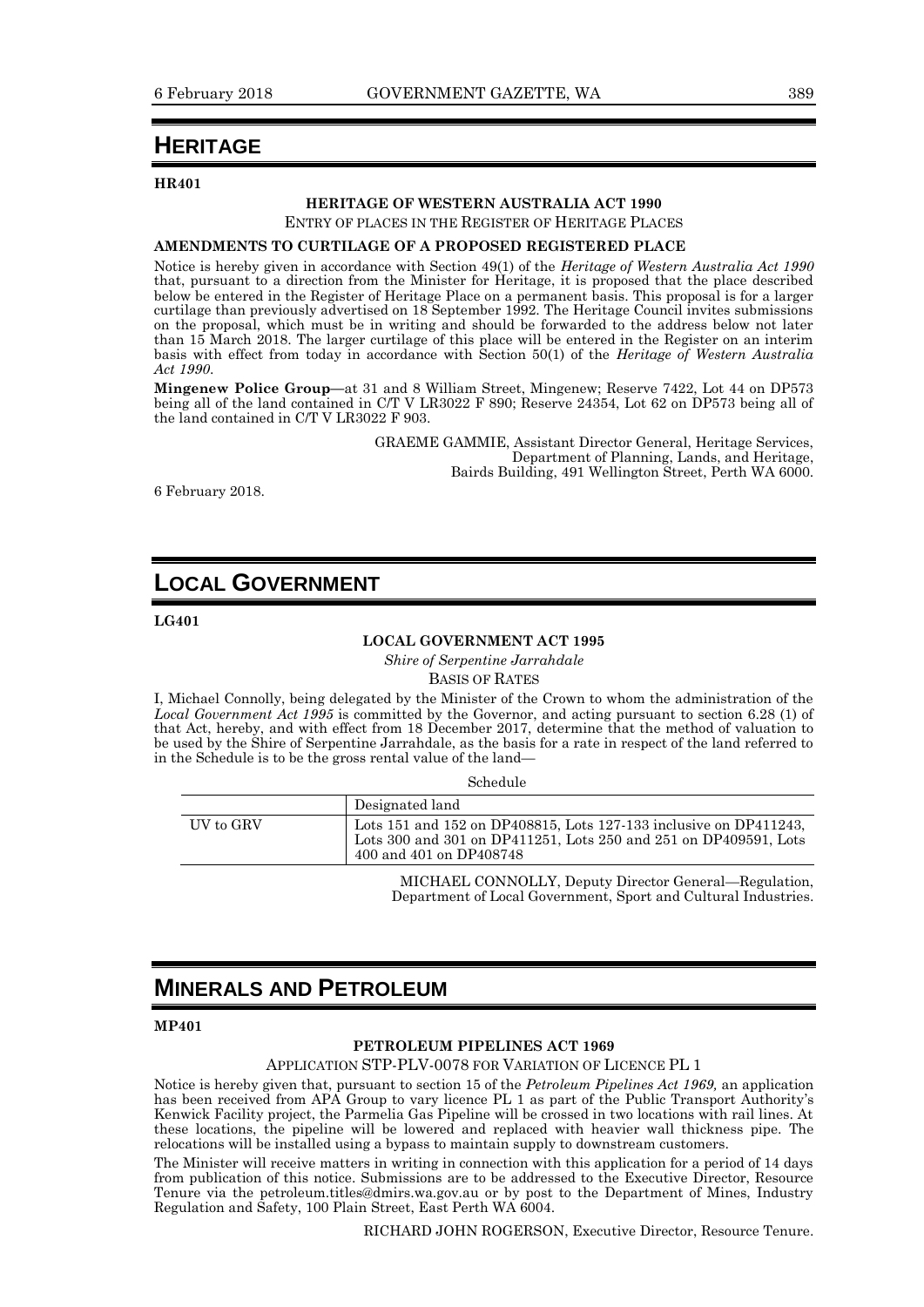# **PLANNING**

## **PL401**

## **PLANNING AND DEVELOPMENT ACT 2005**

APPROVED LOCAL PLANNING SCHEME AMENDMENT

*Shire of Gingin*

Local Planning Scheme No. 9—Amendment No. 8

Ref: TPS/2003

It is hereby notified for public information, in accordance with section 87 of the *Planning and Development Act 2005* that the Minister for Planning approved the Shire of Gingin Local Planning Scheme amendment on 13 December 2017 for the purpose of—

- 1. Rezoning a portion of Lot 5450 Wannamal Road West, Boonanarring from "General Rural" to "Special Use (Landfill and Composting Facility)".
- 2. Amending Schedule 4—Special Use Zones to include a description of the land, special uses and necessary conditions as follows—

| No.             | <b>Description of Land</b>                                 | <b>Special Use</b> |                                                                                                                                                                                                                                                                                                                                        |                | Conditions                                                                                                                                                                                                                                                                                                                                                                                                                                                                                                                                                                                                                                                                                                                                                                                                                                                                                                                                                                                                                                                                                                                                                                                                                                                                                                                                                                                                                                                                                                                                                                                                                                                                                                                                                                                                              |
|-----------------|------------------------------------------------------------|--------------------|----------------------------------------------------------------------------------------------------------------------------------------------------------------------------------------------------------------------------------------------------------------------------------------------------------------------------------------|----------------|-------------------------------------------------------------------------------------------------------------------------------------------------------------------------------------------------------------------------------------------------------------------------------------------------------------------------------------------------------------------------------------------------------------------------------------------------------------------------------------------------------------------------------------------------------------------------------------------------------------------------------------------------------------------------------------------------------------------------------------------------------------------------------------------------------------------------------------------------------------------------------------------------------------------------------------------------------------------------------------------------------------------------------------------------------------------------------------------------------------------------------------------------------------------------------------------------------------------------------------------------------------------------------------------------------------------------------------------------------------------------------------------------------------------------------------------------------------------------------------------------------------------------------------------------------------------------------------------------------------------------------------------------------------------------------------------------------------------------------------------------------------------------------------------------------------------------|
| SU <sub>8</sub> | Portion of Lot 5450<br>Wannamal Road West,<br>Boonanarring | 1.<br>2.<br>3.     | Landfill site for the<br>disposal, recovery<br>and processing of<br>Class I, II and III<br>wastes only, and<br>incidental<br>infrastructure.<br>Composting<br>Such Land Use<br>Classes as are<br>permitted or<br>permitted subject<br>to the discretion of<br>the Council in<br>Column 7 General<br>Rural Zone of the<br>Zoning Table. | 1.<br>2.<br>3. | All<br>development<br>the<br>land<br>on<br>(including change of use) shall be<br>subject to an application to the local<br>government<br>for<br>approval<br>to<br>commence development.<br>A development application for a<br>Landfill and Composting Facility is<br>to be supported by the following<br>Management<br>Plans<br>and related<br>programs-<br>• Bushfire and Risk Management<br>Plan, to be prepared to the<br>satisfaction of the Department of<br>Fire and Emergency Services;<br>• Feral Animal Mitigation and<br>Plan,<br>Management<br>ın<br>conjunction<br>with<br>control<br>a<br>program based on monitoring, to<br>be prepared in consultation with<br>the Department of Biodiversity,<br>Conservation and Attractions:<br>• Stormwater and Surface Water<br>Management Plan;<br>· Dust Management Plan, with<br>emphasis on mitigating dust on<br>adjacent native vegetation, to be<br>prepared in consultation with<br>the Department of Biodiversity,<br>Conservation and Attractions;<br>$\bullet$ Litter<br>Plan,<br>Management<br>including windblown waste;<br>• Dieback Management Plan, to<br>be prepared in consultation with<br>the Department of Biodiversity,<br>Conservation and Attractions;<br>• Traffic<br>Statement,<br>Impact<br>including consideration of the<br>safety of the intersection of<br>Wannamal Road<br>West<br>and<br>Brand Highway, to be prepared<br>in consultation with Main Roads<br>WA:<br>Ground<br>water<br>monitoring<br>program; and<br>• Landscaping management.<br>A development application for a<br>Landfill and Composting Facility,<br>including<br>associated management<br>plans,<br>be<br>advertised<br>to<br>in<br><i>is</i><br>accordance<br>deemed<br>with<br>the<br>provisions,<br>ensuring all<br>adjacent<br>landowners are consulted. |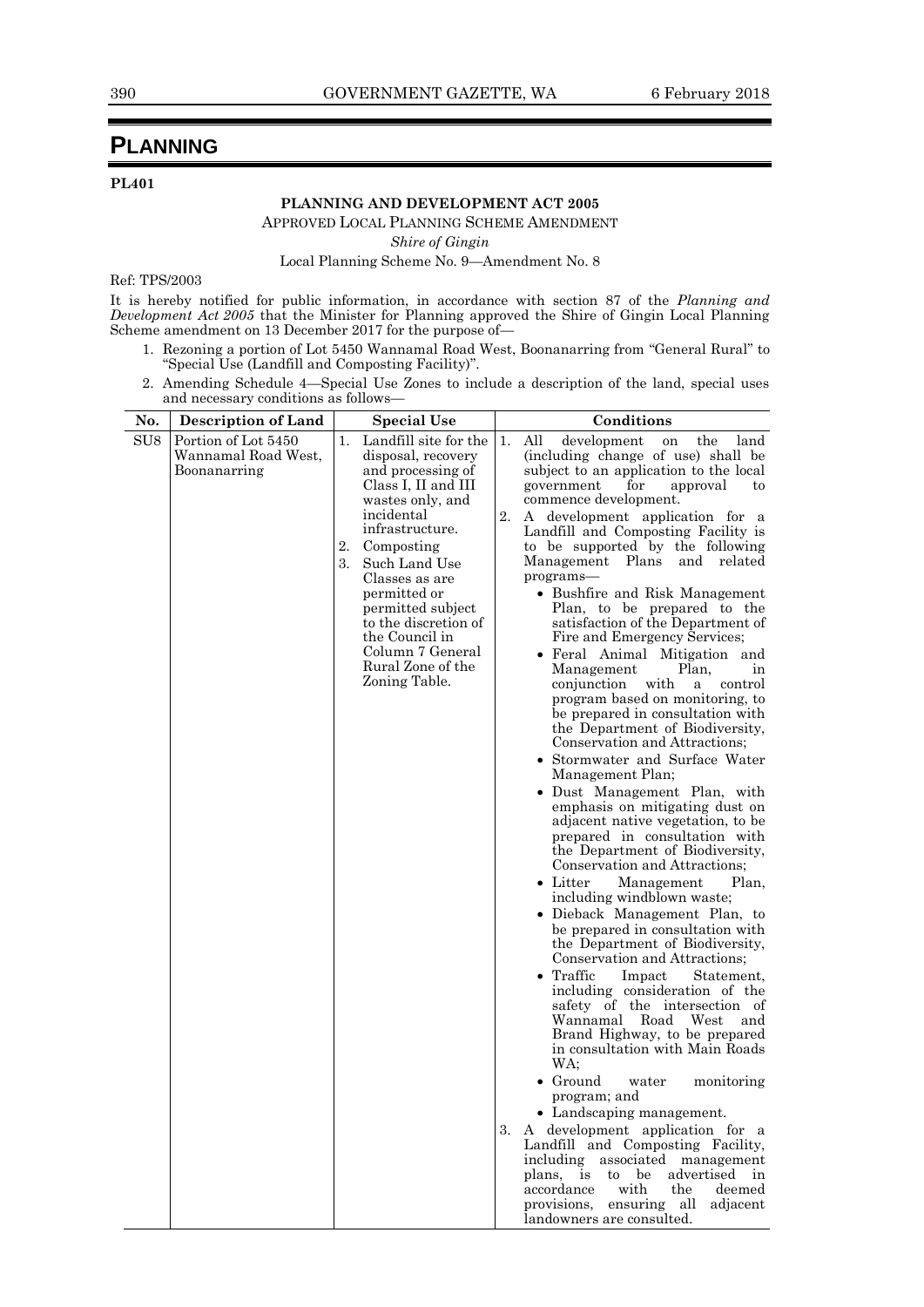| No. | <b>Description of Land</b> | <b>Special Use</b> | Conditions                                                                                                                                                                                                                                                                 |
|-----|----------------------------|--------------------|----------------------------------------------------------------------------------------------------------------------------------------------------------------------------------------------------------------------------------------------------------------------------|
|     |                            |                    | of<br>4. The<br>outcomes/actions<br>management plans and related<br>programs supporting a development<br>application are to be implemented as<br>a condition of development approval.                                                                                      |
|     |                            |                    | 5. No sensitive land use, as provided for<br>under State Planning Policy No. 4:<br>State Industrial Buffer Policy of the<br>Western Australian Planning<br>Commission, shall be permitted up to<br>1km from the facility site, depending<br>on the composting method used. |
|     |                            |                    | 6. A separation distance of 50 metres<br>shall be provided between Landfill<br>and Composting Facility activities<br>and native vegetation retained for<br>conservation purposes.                                                                                          |

3. Including "Composting" within the land use definitions under Schedule 1 as follows—

"The controlled process whereby compostable organic wastes, which may include liquid organic wastes, but not any liquid wastes classed as Listed Waste, Radioactive Waste or Hazardous Waste, are pasteurised and microbiologically transformed under aerobic and thermophilic conditions."

4. Including "Composting" within Table 1—Zoning Table as follows—

| Zones<br><b>Land Use</b><br><b>Classes</b> | ಡ<br>Т<br>Я<br>نە<br>ರ<br><u>'ត</u><br>تە<br>≃ | O)<br>≻<br>∼<br>ักว่<br>Я | 99<br>Я<br>.<br>ज<br>≃<br>ార<br>×<br>$\cdot$ $\blacksquare$ | ⋗<br>str<br>$\rm{Id}$<br>eral<br>Ē<br>τ٦ | 5<br>$_{\rm Ind}$<br>ಡ<br>Ĕ<br>≃ | ing<br>⊶<br>−<br>ಡ<br>Ë<br>$\approx$ | ್ಡ<br>₩<br>∍<br>≃<br>್ಡ<br>ä<br>Ē<br>τ٦ | ទ្ធព<br>Ë<br>۰<br>⊢ | ā<br>Ę<br>ω<br>a<br>5 |
|--------------------------------------------|------------------------------------------------|---------------------------|-------------------------------------------------------------|------------------------------------------|----------------------------------|--------------------------------------|-----------------------------------------|---------------------|-----------------------|
|                                            |                                                |                           |                                                             |                                          |                                  |                                      |                                         |                     |                       |
| Composting                                 | $\overline{r}$<br>л                            | X                         | X                                                           | А                                        | X                                | X                                    | A                                       | X                   | $\overline{r}$        |

5. Amending the Scheme Maps accordingly.

D. ROE, President. J. EDWARDS, Chief Executive Officer.

**PL402**

## **PLANNING AND DEVELOPMENT ACT 2005**

 $\overline{\phantom{a}}$  , and the contract of  $\overline{\phantom{a}}$ 

APPROVED LOCAL PLANNING SCHEME AMENDMENT

*City of Kalamunda*

Local Planning Scheme No. 3—Amendment No. 80

Ref: TPS/2038

It is hereby notified for public information, in accordance with section 87 of the *Planning and Development Act 2005* that the Minister for Planning approved the Shire of Kalamunda Local Planning Scheme amendment on 18 January 2018 for the purpose of-

- 1. Rezoning Lots 10, 11, 12, 13, 14, 15, 16, 51, 52 and 53 Hatch Court, Lots 1, 8, 9 and 1499 Stirling Crescent and Lots 200 and 201 Kalamunda Road, High Wycombe from Urban Development to Light Industry;
- 2. Insert new clause 5.23 and Table 4 into Part 5—General Development Requirements as follows—

5.23 Additional site and development requirements

5.23.1 Table 4 sets out the requirements relating to development that are additional to those set out in the R-Codes, activity centre plans, local development plans or State or local planning policies.

**Table 4—Additional requirements that apply to land in Scheme area**

| No. | <b>Description of Land</b>                                                                                                                                            | Requirement                                                                                                                                                                                                                                                              |
|-----|-----------------------------------------------------------------------------------------------------------------------------------------------------------------------|--------------------------------------------------------------------------------------------------------------------------------------------------------------------------------------------------------------------------------------------------------------------------|
|     | Lots 10, 11, 12, 13, 14, 15, 16, 51, 1.<br>52 and 53 Hatch Court, Lots 1, 8,<br>9, and 1499 Stirling Crescent and<br>Lots 200 and 201 Kalamunda<br>Road, High Wycombe | A structure plan is to be prepared and<br>approved for the land pursuant to Part 4 of the<br>deemed provisions and is to specifically<br>address—<br>(a) Traffic management including—<br>• Provision of future vehicular access to<br>be primarily via Adelaide Street; |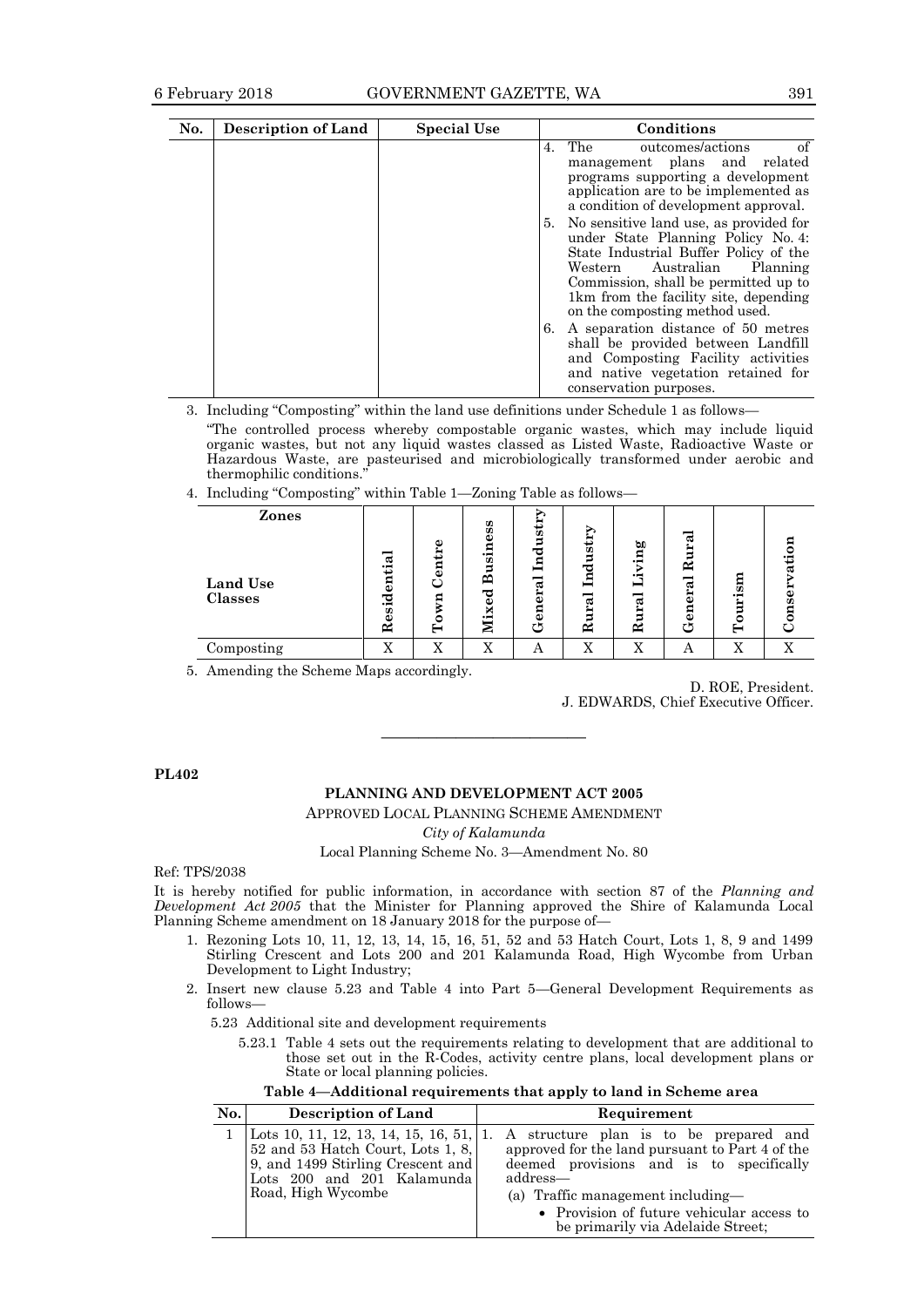| No. | <b>Description of Land</b> | Requirement                                                                                                                                                                    |
|-----|----------------------------|--------------------------------------------------------------------------------------------------------------------------------------------------------------------------------|
|     |                            | Ensuring any vehicular access to<br>Kalamunda Road does not reduce<br>existing levels of access for adjacent<br>properties; and<br>• Access for lots with frontage to Stirling |
|     |                            | Crescent being provided via<br>an<br>internal road only.                                                                                                                       |
|     |                            | (b) Appropriate interface with existing<br>residential development along Stirling<br>Crescent including setbacks, landscaping,<br>fencing and facade treatment provisions;     |
|     |                            | (c) The identification and protection of<br>environmentally significant areas within<br>the land through the provision of<br>appropriate buffers; and                          |
|     |                            | The identified bushfire risk in accordance<br>(d)<br>with State Planning Policy 3.7 and<br>Guidelines for Planning in Bushfire Prone<br>Areas.                                 |
|     |                            | 2.<br>Subdivision and / or development is to<br>generally be in accordance with the approved<br>structure plan.                                                                |

3. Amend the Scheme Map accordingly.

A. WADDELL, President. R. HARDY, Chief Executive Officer.

**PL403**

#### **PLANNING AND DEVELOPMENT ACT 2005**

———————————

APPROVED LOCAL PLANNING SCHEME AMENDMENT *City of Kalamunda*

Local Planning Scheme No. 3—Amendment No. 82

#### Ref: TPS/1753

It is hereby notified for public information, in accordance with section 87 of the *Planning and Development Act 2005* that the Minister for Planning approved the Shire of Kalamunda Local Planning Scheme amendment on 18 January 2018 for the purpose of—

(1) Inserting the following clause—

#### **5.24 Dual Density Coded Areas**

5.24.1 In considering development applications for land within the dual coded areas depicted on the Scheme Map, the local government will apply the lower density unless—

- (a) The minimum area of the total development site being not less than 1,000 square metres; or
- (b) The parent lot has two or more frontages to a public road; or
- (c) The parent lot is the only lot between two lots with two or more frontages to a public road; or
- (d) The parent lot is the only lot between two lots whre one or both of the adjoining lots have been developed at the higher dual density code; or
- (e) The development is designed to accommodate a mixture of dwelling types and shall include two or more types of dwelling as defined by the R-Codes and al least one dwelling in the development is two storeys; and
- (f) The development is designed with due regard for any relevant Local Planning Policy or Design Guidelines for dual density coded areas; and
- (g) The development can be serviced by reticulated sewerage in accordance with the Government Sewerage Policy.

5.24.2 In considering subdivision applications for land within the dual coded areas depicted on the Scheme Map, the local government will recommend that the lower density be applied unless—

- (a) The minimum area of the total development site being not less than 1,000 square metres; or
- (b) The parent lot has two or more frontages to a public road; or
- (c) The parent lot is the only lot between two lots with two or more frontages to a public road; or
- (d) The parent lot is the only lot between two lots where one or both of the adjoining lots have been developed at the higher dual density code; or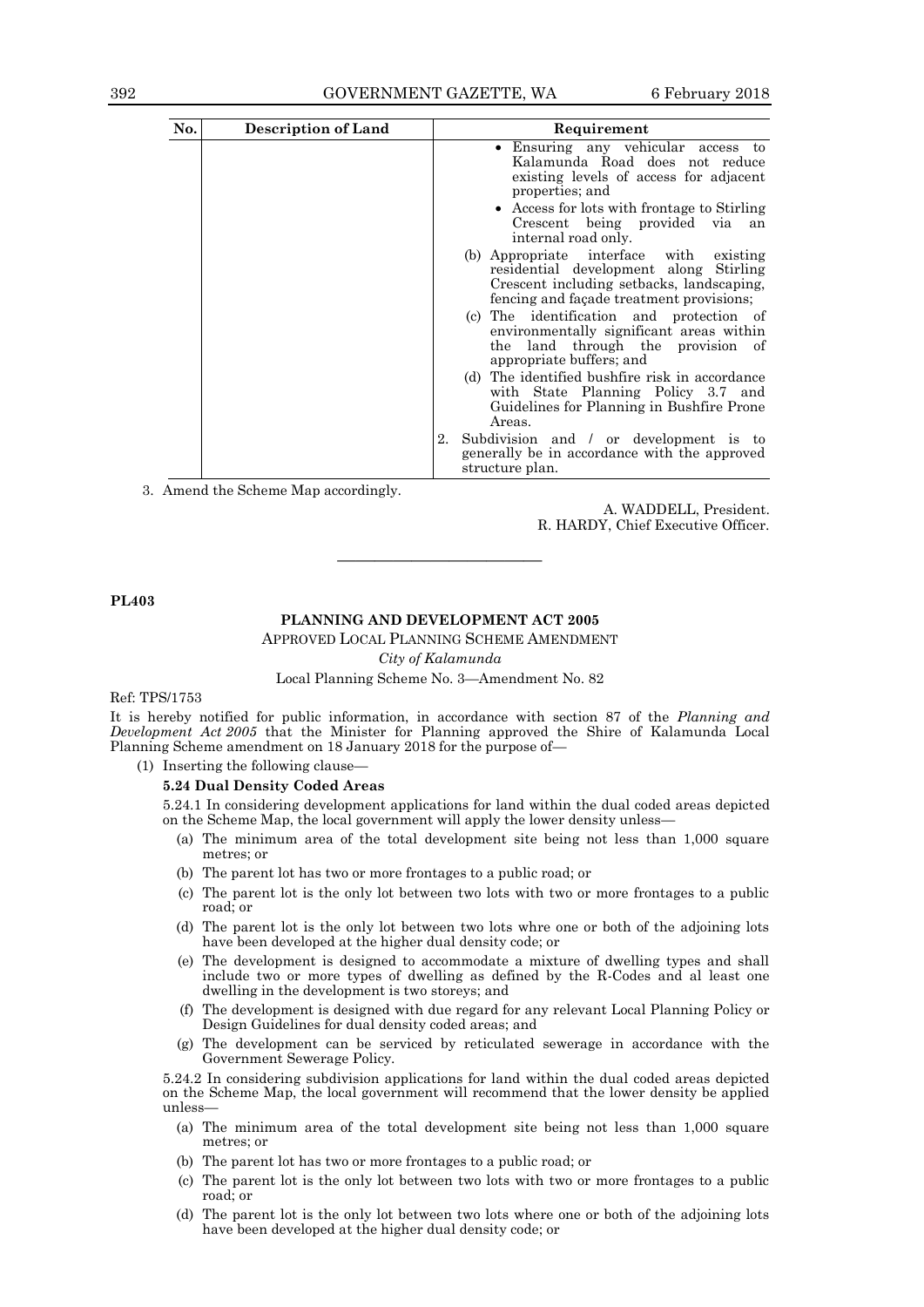- (e) It is demonstrated that the subdivision is designed to facilitate future development which can accommodate a mixture of dwelling types and shall include two or more types of dwelling as defined by the R-Codes and at least one dwelling in the development is two storeys; and
- (f) The subdivision is designed with due regard for any relevant Local Planning Policy or Design Guidelines for dual coded areas; and
- (g) The subdivision can be serviced with reticulated sewerage in accordance with the Government Sewerage Policy.

5.24.3 In considering development applications for Aged or Dependent Persons' dwellings or Single Bedroom Dwellings within the dual coded areas depicted on the Scheme Map, the additional density bonus under the Residential Design Codes shall not be permitted at the higher density code unless the higher of the dual coding is R60.

(2) Recoding the designated areas of High Wycomber and Maida Vale, Forrestfield and Kalamunda with dual density codes and amending the Scheme Map accordingly.

> J. GIARDINA, Mayor. R. HARDY, Chief Executive Officer.

**PL404**

## **PLANNING AND DEVELOPMENT ACT 2005**

 $\overline{\phantom{a}}$  , and the contract of  $\overline{\phantom{a}}$ 

APPROVED LOCAL PLANNING SCHEME AMENDMENT

*City of Kalamunda*

Local Planning Scheme No. 3—Amendment No. 86

Ref: TPS/1867

It is hereby notified for public information, in accordance with section 87 of the *Planning and Development Act 2005* that the Minister for Planning approved the City of Kalamunda Local Planning Scheme amendment on 23 October 2017 for the purpose of—

- 1. Rezoning Lot 73 (30) and Portion of Lot 200 (24) Edney Road, High Wycombe, from Private Clubs and Institutions to Residential R25/R40.
- 2. Amending the Scheme map accordingly.

A. WADDELL, President. R. HARDY, Chief Executive Officer.

**PL406**

## **PLANNING AND DEVELOPMENT ACT 2005**

 $\overline{\phantom{a}}$  , and the contract of  $\overline{\phantom{a}}$ 

APPROVED LOCAL PLANNING SCHEME AMENDMENT

*Shire of Murray*

Local Planning Scheme No. 4—Amendment No. 302

Ref: TPS/2165

It is hereby notified for public information, in accordance with section 87 of the *Planning and Development Act 2005* that the Minister for Planning approved the Shire of Murray Local Planning Scheme amendment on 30 January 2018 for the purpose of—

1. Delete the existing definitions for home business, home occupation and home business, namely—

**Home business** means a business, service or profession carried out in a dwelling or on land around a dwelling by an occupier of the dwelling which—

- (a) does not employ more than 2 people not members of the occupier's household;
- (b) will not cause injury to or adversely affect the amenity of the neighbourhood;
- (c) does not occupy an area greater than 50 square metres;
- (d) does not involve the retail sale, display or hire of goods of any nature;
- (e) in relation to vehicles and parking, does not result in traffic difficulties as a result of the inadequacy of parking or an increase in traffic volumes in the neighbourhood, and does not involve the presence, use or calling of a vehicle more than 3.5 tonnes tare weight; and
- (f) does not involve the use of an essential service of greater capacity than normally required in the zone;

**Home occupation**—means an occupation carried out in a dwelling or on land around a dwelling by an occupier of the dwelling which—

- (a) does not employ any person not a member of the occupier's household;
- (b) will not cause injury to or adversely affect the amenity of the neighbourhood;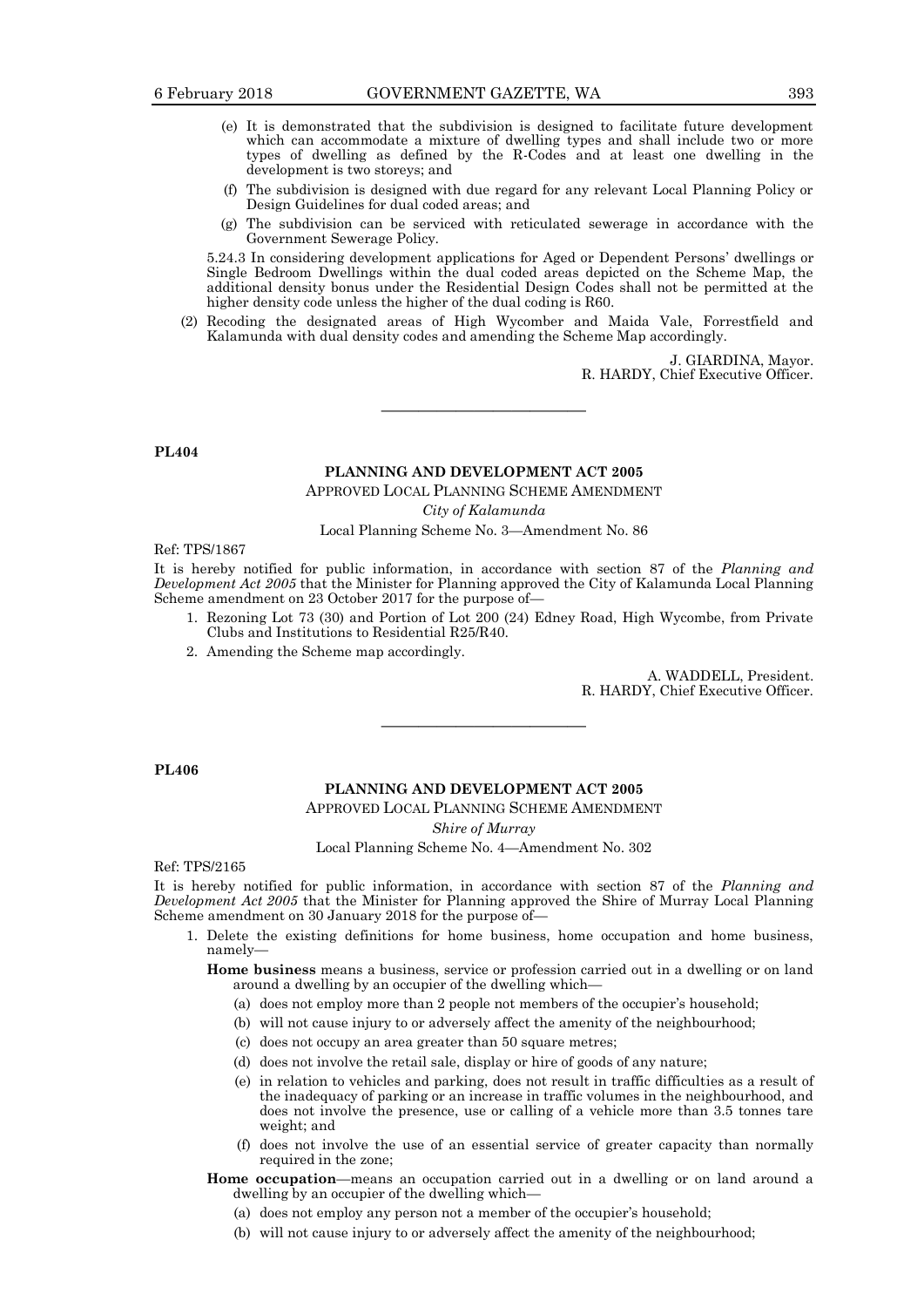- (c) does not occupy an area greater than 20 square metres;
- (d) does not display a sign exceeding 0.2 square metres;
- (e) does not involve the retail sale, display or hire of goods of any nature;
- (f) in relation vehicles and parking, does not result in the requirement for a greater number of parking facilities than normally required for a single dwelling or an increase in traffic volume in the neighbourhood, does not involve the presence, use or calling of a vehicle more than 2 tonnes tare weight, and does not include provision for the fuelling, repair or maintenance of motor vehicles; and
- (g) does not involve the use of an essential service of greater capacity than normally required in the zone.

**Home office** means a home occupation limited to a business carried out solely within a dwelling by a resident of the dwelling but which does not—

- (a) entail clients or customers travelling to and from the dwelling;
- (b) involve any advertising signs on the premises; or
- (c) require any external change to the appearance of the dwelling;

and replace them with the following new definitions—

- **home business** means a dwelling or land around a dwelling used by an occupier of the dwelling to carry out a business, service or profession if the carrying out of the business, service or profession—
	- (a) does not involve employing more than 2 people who are not members of the occupier's household;
	- (b) will not cause injury to or adversely affect the amenity of the neighbourhood;
	- (c) does not occupy an area greater than 50m²;
	- (d) does not involve the retail sale, display or hire of any goods unless the sale, display or hire is done only by means of the Internet;
	- (e) does not result in traffic difficulties as a result of the inadequacy of parking or an increase in traffic volumes in the neighbourhood;
	- (f) does not involve the presence, use or calling of a vehicle of more than 4.5 tonnes tare weight; and
	- (g) does not involve the use of an essential service that is greater than the use normally required in the zone in which the dwelling is located.

**home occupation** means a dwelling or land around a dwelling used by an occupier of the dwelling to carry out an occupation if the carrying out of the occupation that—

- (a) does not involve employing a person who is not a member of the occupier's household; and
- (b) will not cause injury to or adversely affect the amenity of the neighbourhood;
- (c) does not occupy an area greater than 20m²; and
- (d) does not involve the display on the premises of a sign with an area exceeding  $0.2m^2$ ; and
- (e) does not involve the retail sale, display or hire of any goods unless the sale, display or hire is done only by means of the Internet; and
- $(f)$  does not
	- i. require a greater number of parking spaces than normally required for a single dwelling; or
	- ii. result in an increase in traffic volume in the neighbourhood; and
- (g) does not involve the presence, use or calling of a vehicle of more than 4.5 tonnes tare weight; and
- (h) does not include provision for the fuelling, repair or maintenance of motor vehicles; and
- (i) does not involve the use of an essential service that is greater than the use normally required in the zone in which the dwelling is located.

#### **home office** means a dwelling used by an occupier of the dwelling to carry out a home occupation if the carrying out of the occupation—

- (a) is solely within the dwelling;
- (b) does not entail clients or customers travelling to and from the dwelling;
- (c) does not involve the display of a sign on the premises; and
- (d) does not require any change to the external appearance of the dwelling.
- 2. Insert the use classes 'home business' and 'home office' in the Residential section of the Zoning Table in alphabetical order.
- 3. Insert the same symbols in the zoning table for the use class 'home business' in all zone columns as the use class 'home occupation'.
- 4. Identify 'home office' as a 'P' use in zones 1-5, 10, 11, 14-17 in the Zoning Table, and in Special Rural Zone SR36 in Schedule 4, and as an 'X' use in zones 6-9, 12, 13, 18 and 19 in the Zoning Table.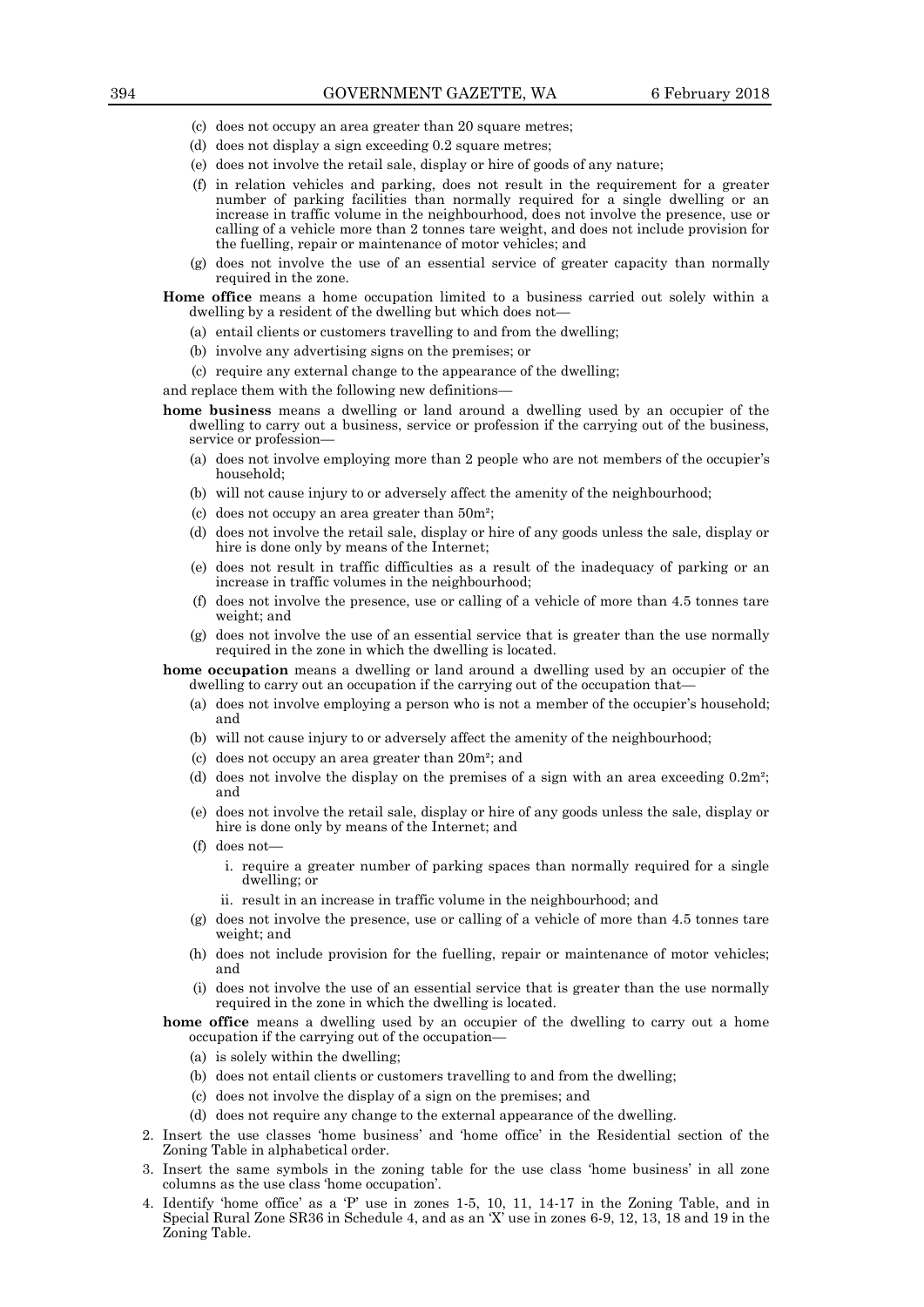- 5. In Schedule 4, make 'home business' an 'AA' use and 'home office' a 'P' use in Special Rural Zones SR3 through to SR30 and SR 32.
- 6. In Schedule 4, make 'home occupation' an 'AA' use Special Rural Zone SR5.
- 7. In Schedule 4, make 'home business' an 'AA' use in Special Rural Zone SR40.

M. REID, President.

J. BURTON, A/Chief Executive Officer.

**PL405**

## **PLANNING AND DEVELOPMENT ACT 2005**

 $\overline{\phantom{a}}$  , and the contract of  $\overline{\phantom{a}}$ 

## APPROVED LOCAL PLANNING SCHEME AMENDMENT *City of Karratha* Town Planning Scheme No. 8—Amendment No. 45

#### Ref: TPS/2106

It is hereby notified for public information, in accordance with section 87 of the *Planning and Development Act 2005* that the Minister for Planning approved the City of Karratha Town Planning Scheme amendment on 18 January 2018 for the purpose of—

- 1. Rezoning Lot 70 (No. 65) Tambrey Drive, Nickol from 'Mixed Business' to 'Residential R60' with Additional Use of 'Short Stay Accommodation' (A5);
- 2. Amending the Scheme map accordingly.
- 3. Amending Appendix 6—Additional Uses by inserting the following at the end of the Schedule—

| Additional<br>Use Entry<br>No. | Description<br>of Land  | Base<br>Zoning | Additional<br><b>Uses</b>   | <b>Special Conditions</b>                                                                                                                      |
|--------------------------------|-------------------------|----------------|-----------------------------|------------------------------------------------------------------------------------------------------------------------------------------------|
| A5                             | Lot 70 on Plan<br>40129 | Residential    | Short Stay<br>Accommodation | Regard shall be had for the<br>requirements of the applicable<br>developments<br>Residential<br>standards for any short stay<br>accommodation. |

P. LONG, Mayor.

C. ADAMS, Chief Executive Officer.

## **POLICE**

#### **PO401**

## **ROAD TRAFFIC ACT 1974 ROAD TRAFFIC CODE 2000**

AUTHORISED PERSONS

Declaration

Regulation 272 of the Road Traffic Code—Obedience to Police or Authorised Persons

I, Christopher John Dawson, Commissioner of Police, acting pursuant to regulation 271 of the *Road Traffic Code 2000* hereby declare that a person who is a "licensed pilot vehicle driver" pursuant to regulation 3 of the *Road Traffic Code 2000* is an authorised person for the purposes of regulations 272(1)(a) and 272(1)(d) of the *Road Traffic Code 2000*—whilst performing their functions in facilitating the safe movement of an oversize vehicle escorted by a licensed pilot vehicle driver. Dated 30 January 2018.

CHRIS DAWSON, Commissioner of Police.

| <b>Surname</b> | <b>First Name</b> | <b>State</b> | <b>Pilot Licence Number</b> | <b>Training Provider</b> |
|----------------|-------------------|--------------|-----------------------------|--------------------------|
| Jeffries       | Elsa              | WА           | 01042                       | Keen Bros                |
| Jones          | Rhvs              | WΑ           | 01043                       | Keen Bros                |

————